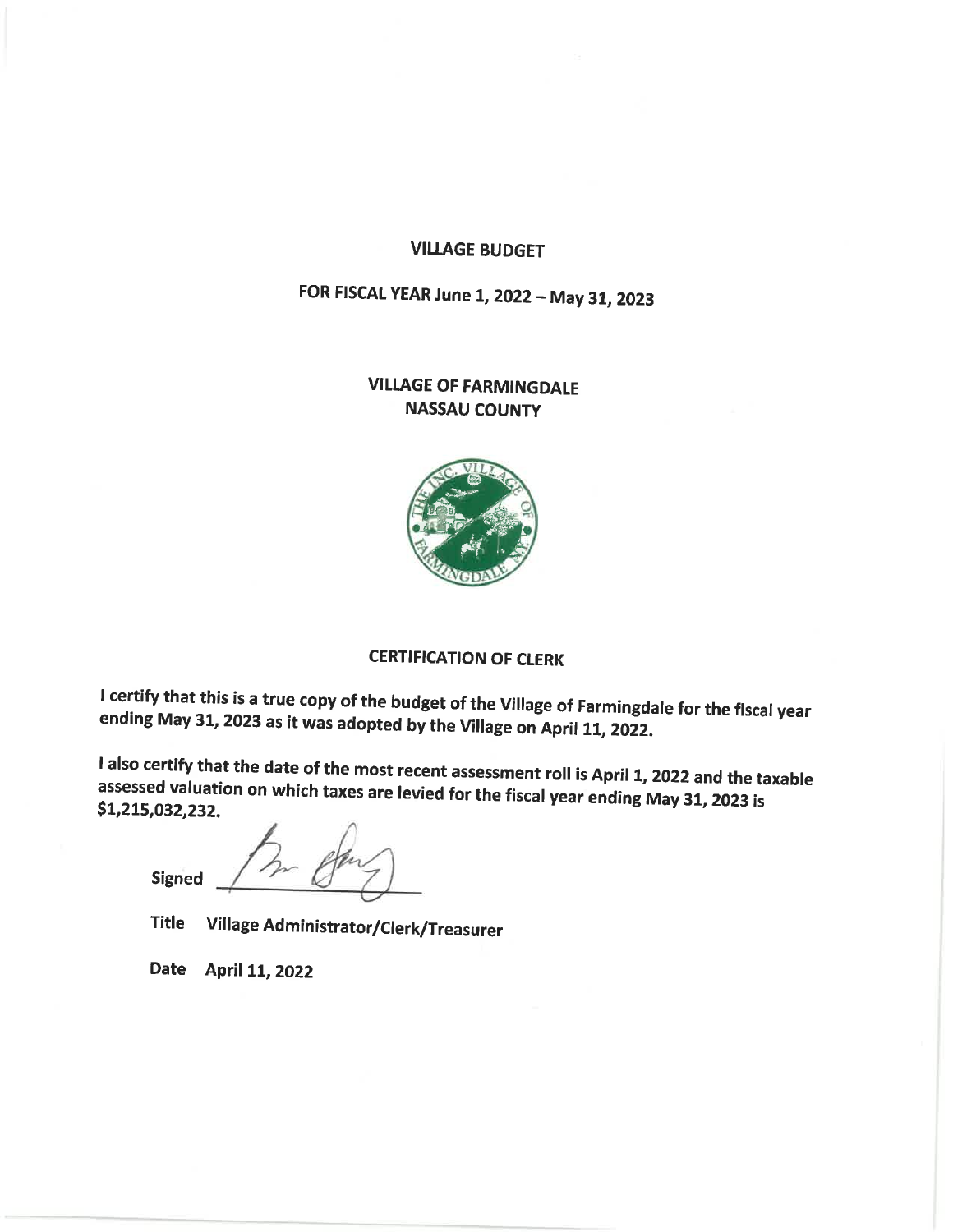### **2022/2023 Budget Resolution**

**RESOLVED,** to adopt the 2022/2023 Budget as presented with a net budget of \$4,230,539 with the following appropriations: Unrestricted surplus to be appropriated of \$65,000; Reserve for Debt to be appropriated of \$20,000. The total tax levy of \$4,145,539 is a increase of 1.76% and within the New York State allowable tax cap limit.

**FURTHER RESOLVED,** to certify the tax shares or base proportion percentages as follows: Homestead 65.6249% and Non-homestead of 34.3751% and the tax levy breakdown as: Homestead \$2,720,506 and Non-homestead of \$1,425,033. Corresponding tax rates are \$2.895812/1,000 in assessed value for Homestead and \$5.171219/1,000 in assessed value for Non-homestead.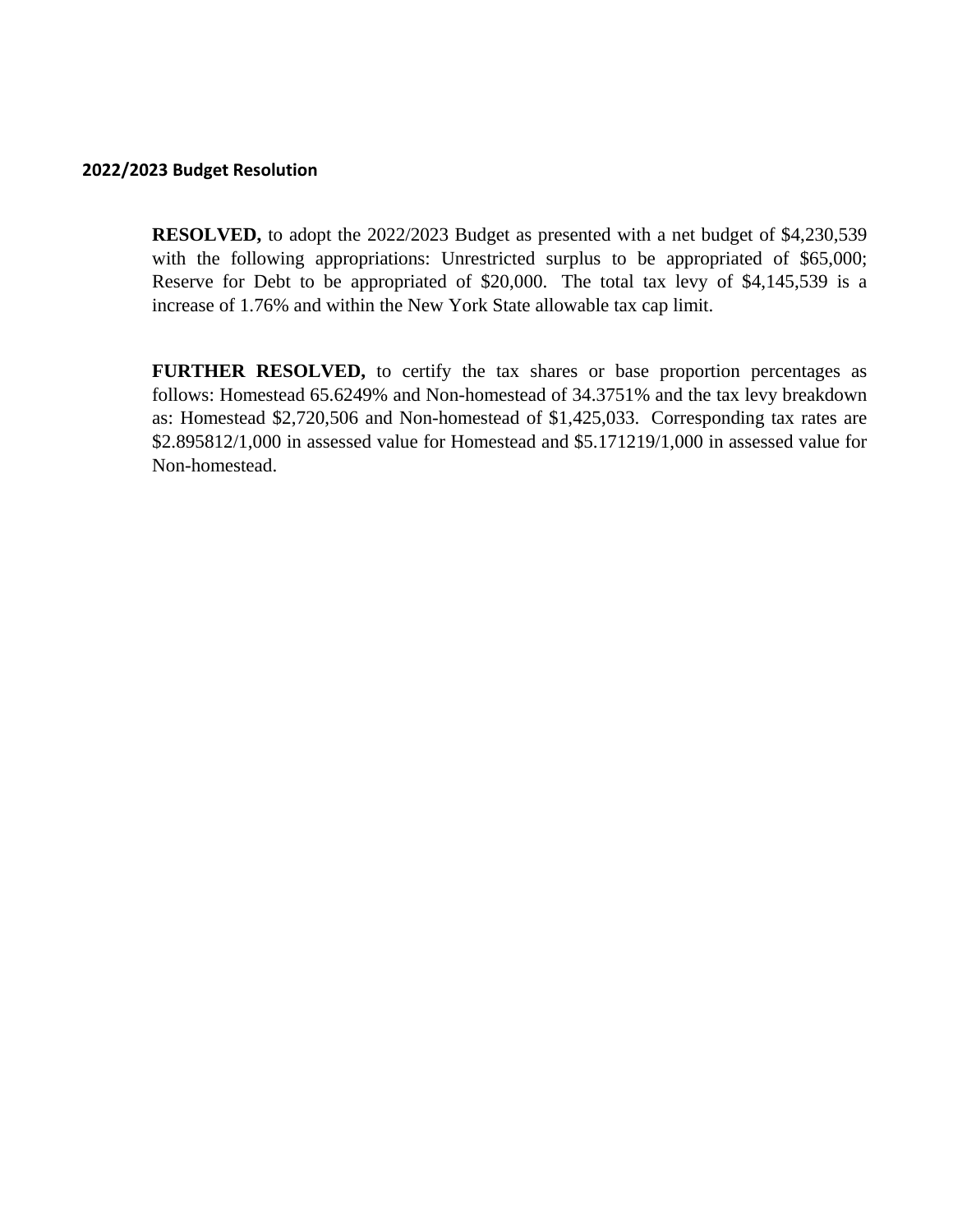#### **Village of Farmingdale General Fund Budget Summary**

|                                          |           |                          |           |                          |           |           |           |           | <b>Within Cap</b>        |                 |                 |
|------------------------------------------|-----------|--------------------------|-----------|--------------------------|-----------|-----------|-----------|-----------|--------------------------|-----------------|-----------------|
|                                          |           |                          |           |                          |           |           |           |           | Adopted                  | Change          | Change          |
|                                          | 2014/2015 | 2015/2016                | 2016/2017 | 2017/2018                | 2018/2019 | 2019/2020 | 2020/2021 | 2021/2022 | 2022/2023                | $14/15 - 22/23$ | $21/22 - 22/23$ |
| <b>Grand Total Appropriations</b>        | 5,697,835 | 5,770,770                | 5,862,418 | 6,009,310                | 6,300,866 | 6,223,705 | 6,335,321 | 6,382,859 | 6,431,375                | 733,540         | 48,516          |
| <b>Less Estimated Revenue</b>            | 1,840,337 | 1,852,590                | 2,060,102 | 2,144,498                | 2,227,569 | 2,188,375 | 2,225,379 | 2,147,755 | 2,200,836                | 360,499         | 53,081          |
| Net Budget                               | 3,857,498 | 3,918,180                | 3,802,316 | 3,864,812                | 4,073,297 | 4,035,330 | 4,109,942 | 4,235,104 | 4,230,539                | 373,041         | (4, 565)        |
| Less Surplus to be Appropriated          | 65,000    | 65,000                   | 65,000    | 65,000                   | 113,415   | 126,512   | 146,434   | 65,000    | 65,000                   |                 |                 |
| Less Reserve for Debt to be Appropriated | 35,262    | 35,262                   | 39,709    | 39,786                   | 12,800    | 12,844    | 19,427    | 37,085    | 20,000                   | (15,262)        | (17,085)        |
| Less Reserve Hwy Equipment               |           |                          |           | ٠                        |           | 12,388    |           |           | ۰                        |                 |                 |
| Less Parking Lot Reserve                 |           | $\overline{\phantom{a}}$ |           | $\overline{\phantom{a}}$ | 100,000   |           |           |           | $\overline{\phantom{0}}$ |                 |                 |
| Less Incentive Bonus Reserve             |           |                          |           | ٠                        |           |           |           | 56,944    | $\overline{\phantom{a}}$ |                 | (56, 944)       |
| Less Fire Department Reserve             | 72,625    | 85,940                   |           | $\overline{\phantom{a}}$ |           |           |           |           | $\overline{\phantom{a}}$ | (72, 625)       | $\sim$          |
|                                          | 172,887   | 186,202                  | 104,709   | 104,786                  | 226,215   | 151,744   | 165,861   | 159,029   | 85,000                   | (87, 887)       | (74, 029)       |
| Amount to Be Raised by Taxes             | 3,684,611 | 3,731,978                | 3,697,607 | 3,760,026                | 3,847,082 | 3,883,586 | 3,944,081 | 4,076,075 | 4,145,539                | 460,928         | 69,464          |
| \$ Increase/(Decrease) in Tax Levy       | 52,924    | 47,367                   | (34, 371) | 62,419                   | 87,056    | 36,504    | 60,495    | 131,994   | 69,464                   | 460,928         | 69,464          |
| % Increase in Tax Levy                   | 1.46%     | 1.29%                    | $-0.92%$  | 1.69%                    | 2.32%     | 0.95%     | 1.56%     | 3.35%     | 1.70%                    | 12.51%          | 1.70%           |

#### Final Roll Tax Rate Calculations Tracking average home with no sales or improvements

|           |                            | <b>Taxable A/V</b>                          | <b>Adjusted Base</b><br><b>Proportions</b> |                                     | <b>Tax Rate per</b><br>1,000<br>2017/2018 | Avg Home<br>421,500 | <b>Taxes</b><br>1,370.66 | Increase/year<br>28.10 |
|-----------|----------------------------|---------------------------------------------|--------------------------------------------|-------------------------------------|-------------------------------------------|---------------------|--------------------------|------------------------|
| 2019/2020 | <b>FINAL</b>               |                                             |                                            |                                     | 2018/2019                                 | 451,000             | 1,381.06                 | 10.40                  |
|           | Homestead<br>Non-Homestead | 828,114,085<br>248,663,800<br>1,076,777,885 | 64.2735%<br>35.7265%<br>100.00%            | 2,496,117<br>1,387,469<br>3,883,586 | 3.014218<br>5.579700                      | 464,500             | 1,400.10                 | 19.04                  |
| 2020/2021 | <b>FINAL</b>               |                                             |                                            |                                     |                                           |                     |                          |                        |
|           | Homestead<br>Non-Homestead | 833,454,636<br>246,295,907<br>1,079,750,543 | 65.0237%<br>34.9763%<br>100.00%            | 2,564,587<br>1,379,494<br>3,944,081 | 3.077056<br>5.600962                      | 464,500             | 1,429.29                 | 29.19                  |
| 2021/2022 | <b>FINAL</b>               |                                             |                                            |                                     |                                           |                     |                          |                        |
|           | Homestead<br>Non-Homestead | 937,609,327<br>273,998,286<br>1,211,607,613 | 65.3779%<br>34.6221%<br>100.00%            | 2,664,852<br>1,411,223<br>4,076,075 | 2.842177<br>5.150481                      | 520,000             | 1,477.93                 | 48.64                  |
| 2022/2023 | <b>FINAL</b>               |                                             |                                            |                                     |                                           |                     |                          |                        |
|           | Homestead<br>Non-Homestead | 939,462,219<br>275,570,013<br>1,215,032,232 | 65.4022%<br>34.5978%<br>100.00%            | 2,711,274<br>1,434,265<br>4,145,539 | 2.885985<br>5.204721                      | 520,000             | 1,500.71                 | 22.78                  |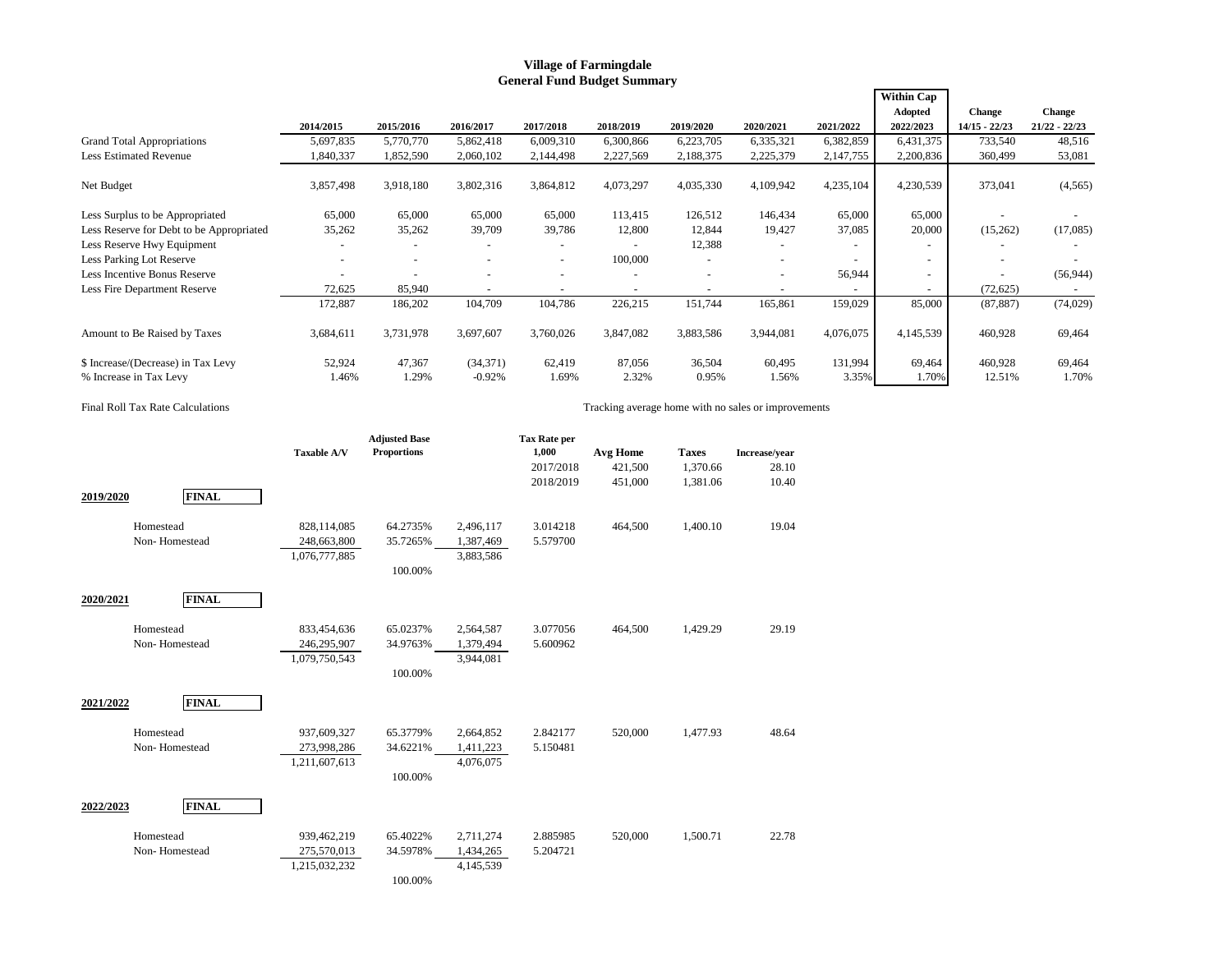# General Ledger 2023 Adopted Budget

User: Treasurer Printed: 4/28/2022 10:40:30 AM Period 01 - 12 Fiscal Year 2023



| <b>Account Number</b> | <b>Description</b>                                | <b>2022 YTD Balance</b> | 2022 Adopted    | 2022 Adj Budget | 2023 Adopted    |
|-----------------------|---------------------------------------------------|-------------------------|-----------------|-----------------|-----------------|
|                       |                                                   |                         |                 |                 |                 |
| A00<br>0100           | <b>GENERAL FUND</b><br><b>REAL PROPERTY TAXES</b> |                         |                 |                 |                 |
|                       | <b>REAL PROPERTY TAXES</b>                        | $-4,027,952.72$         | $-4,076,075.00$ | $-4,076,075.00$ | $-4,145,539.00$ |
|                       | PAYMENTS IN LIEU OF TAXES                         | $-188,560.78$           | $-164,483.00$   | $-164,483.00$   | $-188,561.00$   |
|                       | <b>INTEREST &amp; PENALTIES</b>                   | $-28,195.77$            | $-15,000.00$    | $-15,000.00$    | $-15,000.00$    |
| 0100                  | REAL PROPERTY TAXES                               | 4,244,709.27            | 4,255,558.00    | 4,255,558.00    | 4,349,100.00    |
|                       |                                                   |                         |                 |                 |                 |
| 0110                  | NON-PROPERTY TAXES                                |                         |                 |                 |                 |
|                       | UTIL GROSS RECP TAX                               | $-158,851.33$           | $-165,000.00$   | $-165,000.00$   | $-165,000.00$   |
|                       | <b>FRANCHISES</b>                                 | $-172,757.52$           | $-235,000.00$   | $-235,000.00$   | $-235,000.00$   |
| 0110                  | NON-PROPERTY TAXES                                | 331,608.85              | 400,000.00      | 400,000.00      | 400,000.00      |
| 0120                  | <b>GENERAL GOV'T</b>                              |                         |                 |                 |                 |
|                       | <b>CHG TAX ADV EXP</b>                            | $-1,300.00$             | $-500.00$       | $-500.00$       | $-500.00$       |
|                       | <b>CLERK'S FEES</b>                               |                         |                 |                 |                 |
|                       |                                                   | $-12,948.23$            | $-20,000.00$    | $-20,000.00$    | $-25,000.00$    |
| 0120                  | <b>GENERAL GOV'T</b>                              | 14,248.23               | 20,500.00       | 20,500.00       | 25,500.00       |
| 0150                  | <b>PUBLIC SAFETY</b>                              |                         |                 |                 |                 |
|                       | <b>SAFETY INSP FEES</b>                           | $-183,302.50$           | $-235,000.00$   | $-235,000.00$   | $-235,000.00$   |
|                       | <b>CO SEARCH FEES</b>                             | $-13,800.00$            | $-12,000,00$    | $-12,000,00$    | $-12,000.00$    |
|                       | <b>SEWER PERMITS</b>                              | $-500.00$               | 0.00            | 0.00            | 0.00            |
| 0150                  | <b>PUBLIC SAFETY</b>                              | 197,602.50              | 247,000.00      | 247,000.00      | 247,000.00      |
|                       |                                                   |                         |                 |                 |                 |
| 0160                  | <b>HEALTH</b>                                     |                         |                 |                 |                 |
|                       | <b>VITAL STATISTICS FEES</b>                      | $-4,730.00$             | $-5,000.00$     | $-5,000.00$     | $-5,000.00$     |
| 0160                  | <b>HEALTH</b>                                     | 4,730.00                | 5,000.00        | 5,000.00        | 5,000.00        |
| 0170                  | <b>TRANSPORTATION</b>                             |                         |                 |                 |                 |
|                       | <b>PARKING LOTS</b>                               | $-158,865.00$           | $-152,500.00$   | $-152,500.00$   | $-152,500.00$   |
|                       | <b>12 HR PARKING</b>                              | $-10.210.00$            | $-15,000.00$    | $-15,000.00$    | $-15,000.00$    |
|                       | <b>PARKING METERS</b>                             | $-52,764.06$            | $-157,000.00$   | $-157,000.00$   | $-140,000.00$   |
| 0170                  | <b>TRANSPORTATION</b>                             | 221,839.06              | 324,500.00      | 324,500.00      | 307,500.00      |
| 0210                  | <b>HOME &amp; COMM SERV</b>                       |                         |                 |                 |                 |
|                       | <b>ZONING FEES</b>                                | $-6,000.00$             | $-3,500.00$     | $-3,500.00$     | $-3,500.00$     |
|                       | <b>PLANNING FEES</b>                              | $-2,075.00$             | $-6,000.00$     | $-6,000.00$     | $-6,000.00$     |
|                       |                                                   |                         |                 |                 |                 |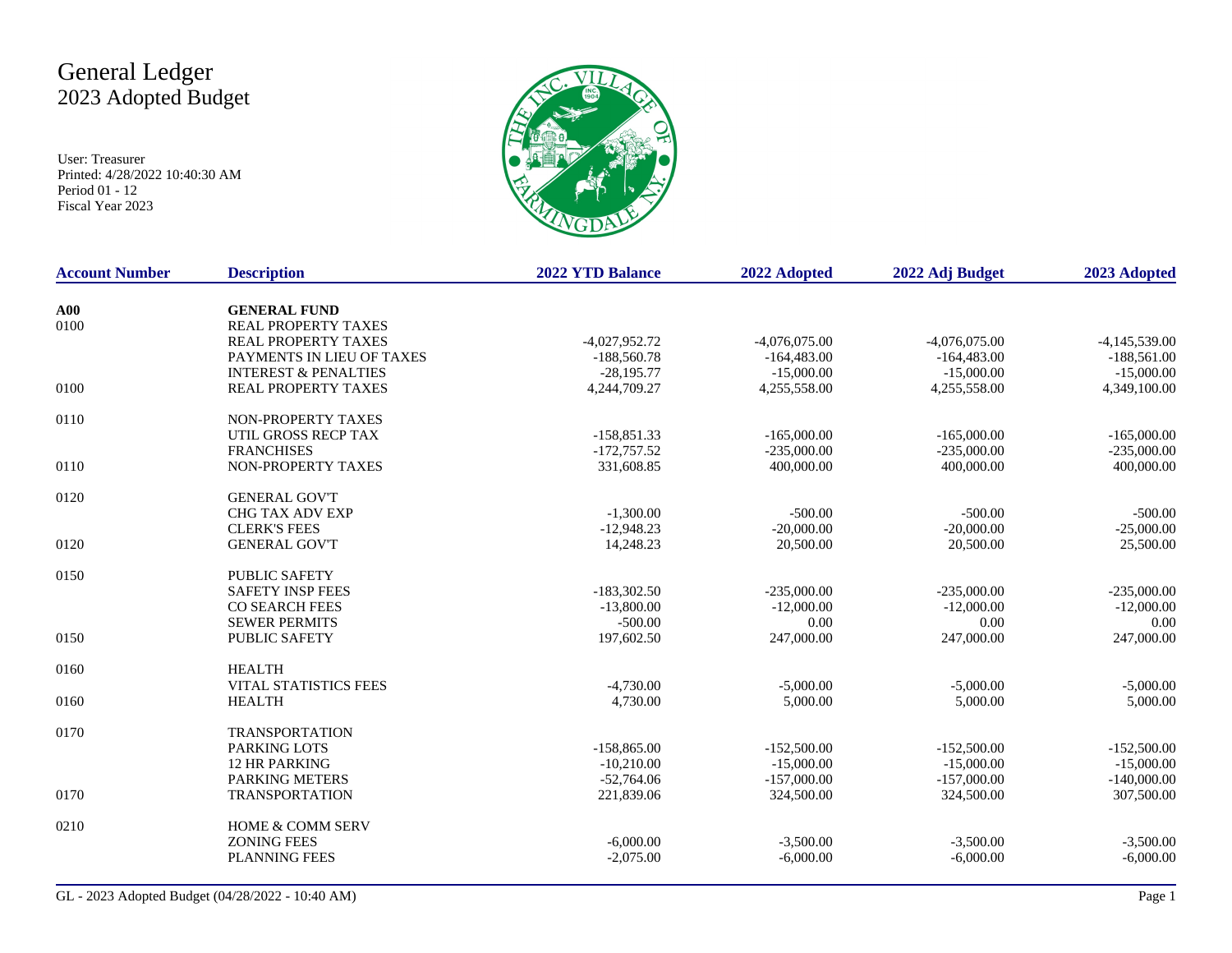| <b>Account Number</b> | <b>Description</b>                          | 2022 YTD Balance             | 2022 Adopted               | 2022 Adj Budget            | 2023 Adopted                |
|-----------------------|---------------------------------------------|------------------------------|----------------------------|----------------------------|-----------------------------|
| 0210                  | <b>HOME &amp; COMM SERV</b>                 | 8,075.00                     | 9,500.00                   | 9,500.00                   | 9,500.00                    |
| 0226                  | <b>PUBLIC SAFETY</b>                        |                              |                            |                            |                             |
|                       | FIRE PROT OTHER GOV'T                       | $-57,649.79$                 | $-110,000.00$              | $-110,000.00$              | $-110,000.00$               |
| 0226                  | <b>PUBLIC SAFETY</b>                        | 57,649.79                    | 110,000.00                 | 110,000.00                 | 110,000.00                  |
| 0240                  | <b>USE OF MONEY &amp; PROP</b>              |                              |                            |                            |                             |
|                       | <b>INT &amp; EARNINGS</b>                   | $-10,856.95$                 | $-30,000.00$               | $-30,000.00$               | $-15,000.00$                |
|                       | RENT REAL PROPERTY                          | $-221,995.07$                | $-217,150.00$              | $-217,150.00$              | $-230,075.00$               |
|                       | <b>COMMISSIONS ELEC &amp; GAS</b>           | $-393.34$                    | 0.00                       | 0.00                       | 0.00                        |
| 0240                  | <b>USE OF MONEY &amp; PROP</b>              | 233, 245. 36                 | 247,150.00                 | 247,150.00                 | 245,075.00                  |
| 0250                  | <b>LICENSES</b>                             |                              |                            |                            |                             |
|                       | <b>BUSINESS &amp; OCC LIC</b>               | $-17,820.00$                 | $-22,000.00$               | $-22,000.00$               | $-22,000.00$                |
| 0250                  | <b>LICENSES</b>                             | 17,820.00                    | 22,000.00                  | 22,000.00                  | 22,000.00                   |
| 0255                  | <b>PERMITS</b>                              |                              |                            |                            |                             |
|                       | <b>PERMITS</b>                              | $-43,000.00$                 | $-15,000.00$               | $-15,000.00$               | $-15,000.00$                |
|                       | <b>SPEC USE INCENTIVES</b>                  | $-116,086.00$                | $-110,000.00$              | $-110,000.00$              | $-110,000.00$               |
| 0255                  | <b>PERMITS</b>                              | 159,086.00                   | 125,000.00                 | 125,000.00                 | 125,000.00                  |
| 0261                  | <b>FINES &amp; FORFEITURES</b>              |                              |                            |                            |                             |
|                       | <b>FINES &amp; FORFEITED BAIL</b>           | $-302,203.00$                | $-250,000.00$              | $-250,000,00$              | $-250,000,00$               |
| 0261                  | <b>FINES &amp; FORFEITURES</b>              | 302,203.00                   | 250,000.00                 | 250,000.00                 | 250,000.00                  |
| 0265                  | <b>SALE OF PROPCOMP LOSS</b>                |                              |                            |                            |                             |
|                       | <b>SALE OF PROPERTY</b>                     | $-171.74$                    | $-500.00$                  | $-500.00$                  | $-500.00$                   |
|                       | <b>COMP FOR LOSSES</b>                      | $-10,530.00$                 | 0.00                       | 0.00                       | 0.00                        |
| 0265                  | <b>SALE OF PROPCOMP LOSS</b>                | 10,701.74                    | 500.00                     | 500.00                     | 500.00                      |
|                       |                                             |                              |                            |                            |                             |
| 0270                  | <b>MISCELLANEOUS</b>                        |                              |                            |                            |                             |
|                       | REFUND PRIOR YR EXP<br><b>MISCELLANEOUS</b> | $-85,063.75$<br>$-20,007.18$ | $-1,000.00$<br>$-1,000.00$ | $-1,000.00$<br>$-1,000.00$ | $-1,000.00$<br>$-11,000.00$ |
| 0270                  | <b>MISCELLANEOUS</b>                        | 105,070.93                   | 2,000.00                   | 2,000.00                   | 12,000.00                   |
|                       |                                             |                              |                            |                            |                             |
| 0300                  | <b>GENERAL GOVERNMENT</b>                   |                              |                            |                            |                             |
|                       | <b>STATE AID AIM</b>                        | 0.00                         | $-55,122.00$               | $-55,122.00$               | 0.00                        |
|                       | <b>MORTGAGE TAX</b>                         | $-189,824.51$                | $-150,000.00$              | $-150,000.00$              | $-150,000.00$               |
|                       | <b>OTHER GOV'T AID</b>                      | $-22,753.00$                 | 0.00                       | 0.00                       | $-68,200.00$                |
|                       | <b>COUNTY SALES TAX</b>                     | 0.00                         | 0.00                       | 0.00                       | $-20,000.00$                |
|                       | STATE AID OTHER PUBL SAFE                   | 0.00                         | 0.00                       | 0.00                       | 0.00                        |
|                       | <b>CONSOL HIGHWAY AID</b>                   | 0.00                         | 0.00                       | 0.00                       | 0.00                        |
| 0300                  | <b>GENERAL GOVERNMENT</b>                   | 212,577.51                   | 205,122.00                 | 205,122.00                 | 238,200.00                  |
| 0370                  | <b>ECONOMIC ASSTOPER</b>                    |                              |                            |                            |                             |
|                       | STATE AID EMERG DISASTER                    | 0.00                         | 0.00                       | 0.00                       | 0.00                        |
| 0370                  | <b>ECONOMIC ASSTOPER</b>                    | 0.00                         | 0.00                       | 0.00                       | 0.00                        |
| 0400                  | <b>GENERAL GOVERNMENT</b>                   |                              |                            |                            |                             |

GL - 2023 Adopted Budget (04/28/2022 - 10:40 AM) Page 2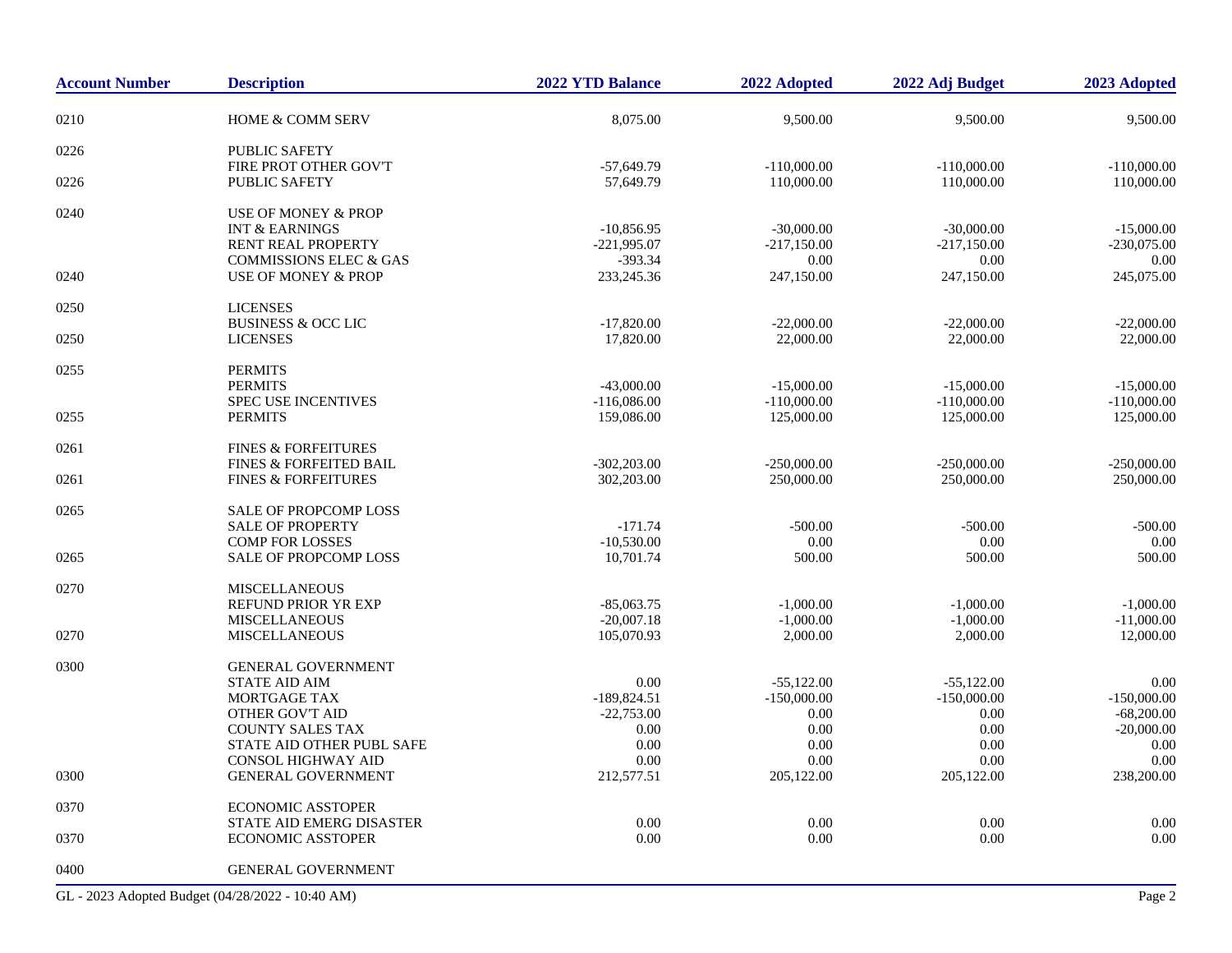| <b>Account Number</b> | <b>Description</b>                                     | 2022 YTD Balance        | 2022 Adopted             | 2022 Adj Budget          | 2023 Adopted             |
|-----------------------|--------------------------------------------------------|-------------------------|--------------------------|--------------------------|--------------------------|
|                       | FED GOV'T AID<br>FED AID EMERG DISASTER                | $0.00\,$<br>$-8,744.31$ | 0.00<br>0.00             | $0.00\,$<br>0.00         | 0.00<br>0.00             |
| 0400                  | <b>GENERAL GOVERNMENT</b>                              | 8,744.31                | 0.00                     | 0.00                     | 0.00                     |
| 0500                  | <b>INTERFUND TRANSFERS</b><br><b>XFR FROM RESERVES</b> | 0.00                    | 0.00                     | 0.00                     | 0.00                     |
| 0500                  | <b>INTERFUND TRANSFERS</b>                             | $0.00\,$                | $0.00\,$                 | 0.00                     | $0.00\,$                 |
|                       | Revenue                                                | 6,129,911.55            | 6,223,830.00             | 6,223,830.00             | 6,346,375.00             |
| 1010                  | <b>BOARD OF TRUSTEES</b><br>.100 PERS SERVICE          | 40,000.00               | 49,000.00                | 49,000.00                | 48,000.00                |
| 1010                  | .400 CONTRACTUAL SERV<br><b>BOARD OF TRUSTEES</b>      | 8,428.26<br>48,428.26   | 11,500.00<br>60,500.00   | 13,705.00<br>62,705.00   | 7,000.00<br>55,000.00    |
| 1110                  | VILLAGE JUSTICE COURT<br>.100 PERS SERVICE             | 99,072.50               | 107,100.00               | 107,100.00               | 93,000.00                |
| 1110                  | .400 CONTRACTUAL SERV<br><b>VILLAGE JUSTICE COURT</b>  | 11,821.84<br>110,894.34 | 14,800.00<br>121,900.00  | 14,800.00<br>121,900.00  | 14,560.00<br>107,560.00  |
| 1210                  | <b>MAYOR</b>                                           |                         |                          |                          |                          |
|                       | .100 PERS SERVICE<br>.400 CONTRACTUAL SERV             | 12,500.00<br>165.00     | 15,000.00<br>350.00      | 15,000.00<br>350.00      | 20,000.00<br>350.00      |
| 1210                  | <b>MAYOR</b>                                           | 12,665.00               | 15,350.00                | 15,350.00                | 20,350.00                |
| 1320                  | <b>AUDITOR</b>                                         |                         |                          |                          |                          |
| 1320                  | .400 CONTRACTUAL SERV<br><b>AUDITOR</b>                | 10,000.50<br>10,000.50  | 18,500.00<br>18,500.00   | 18,500.00<br>18,500.00   | 18,500.00<br>18,500.00   |
| 1325                  | <b>TREASURER</b><br>.100 PERS SERVICE                  | 300,158.64              | 331,200.00               | 331,200.00               | 353,000.00               |
| 1325                  | .400 CONTRACTUAL SERV<br><b>TREASURER</b>              | 77,862.08<br>378,020.72 | 108,524.00<br>439,724.00 | 108,524.00<br>439,724.00 | 111,530.00<br>464,530.00 |
| 1355                  | <b>ASSESSMENT</b>                                      |                         |                          |                          |                          |
| 1355                  | .400 CONTRACTUAL SERV<br><b>ASSESSMENT</b>             | 22,077.90<br>22,077.90  | 22,450.00<br>22,450.00   | 22,450.00<br>22,450.00   | 23,450.00<br>23,450.00   |
| 1362                  | TAX ADV & EXPENSE                                      |                         |                          |                          |                          |
| 1362                  | .400 CONTRACTUAL SERV<br><b>TAX ADV &amp; EXPENSE</b>  | 877.50<br>877.50        | 1,000.00<br>1,000.00     | 1,000.00<br>1,000.00     | 1,000.00<br>1,000.00     |
| 1420                  | LAW<br>.100 PERS SERVICE                               | 54,166.70               | 65,000.00                | 65,000.00                | 65,000.00                |
| 1420                  | .400 CONTRACTUAL SERV<br>LAW                           | 8,895.00<br>63,061.70   | 40,500.00<br>105,500.00  | 41,500.00<br>106,500.00  | 40,500.00<br>105,500.00  |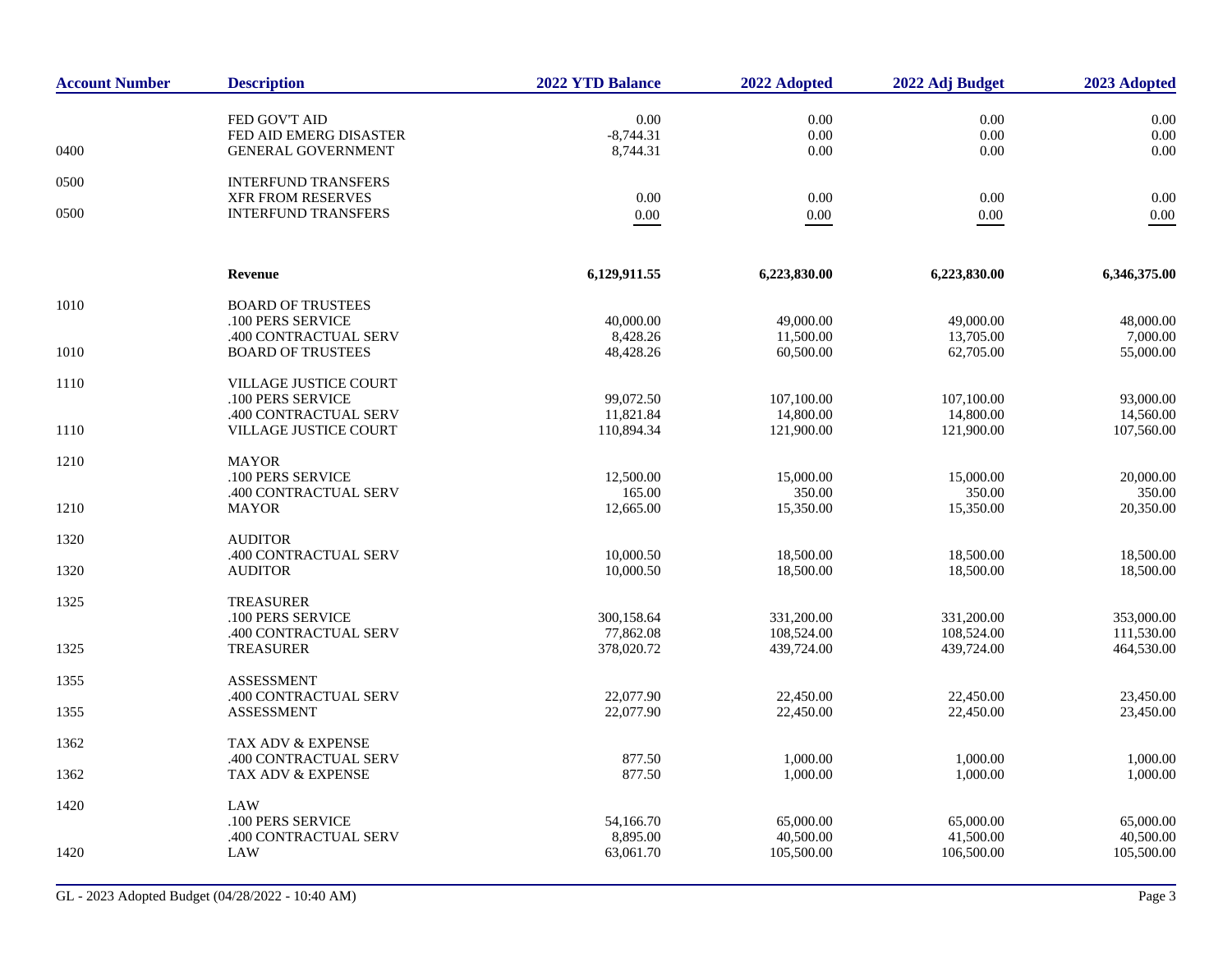| <b>Account Number</b> | <b>Description</b>                                 | <b>2022 YTD Balance</b>  | 2022 Adopted             | 2022 Adj Budget          | 2023 Adopted             |
|-----------------------|----------------------------------------------------|--------------------------|--------------------------|--------------------------|--------------------------|
| 1440                  | <b>ENGINEER</b>                                    |                          |                          |                          |                          |
| 1440                  | .400 CONTRACTUAL SERV<br><b>ENGINEER</b>           | 90,330.74<br>90,330.74   | 51,500.00<br>51,500.00   | 51,500.00<br>51,500.00   | 26,500.00<br>26,500.00   |
| 1450                  | <b>ELECTIONS</b>                                   |                          |                          |                          |                          |
|                       | .400 CONTRACTUAL SERV                              | 1,561.69                 | 4,700.00                 | 4,700.00                 | 0.00                     |
| 1450                  | <b>ELECTIONS</b>                                   | 1,561.69                 | 4,700.00                 | 4,700.00                 | 0.00                     |
| 1460                  | <b>RECORDS MANAGEMENT</b>                          |                          |                          |                          |                          |
| 1460                  | .400 CONTRACTUAL SERV<br>RECORDS MANAGEMENT        | 3,776.00<br>3,776.00     | 6,000.00<br>6,000.00     | 6,000.00<br>6,000.00     | 4,000.00<br>4,000.00     |
|                       |                                                    |                          |                          |                          |                          |
| 1620                  | <b>BUILDINGSVILLAGE HALL</b><br>.200 EOUIPMENT     | 0.00                     | 0.00                     | 0.00                     | 0.00                     |
|                       | .400 CONTRACTUAL SERV                              | 49,670.81                | 62,100.00                | 62,100.00                | 58,600.00                |
| 1620                  | <b>BUILDINGSVILLAGE HALL</b>                       | 49,670.81                | 62,100.00                | 62,100.00                | 58,600.00                |
| 1660                  | <b>CENTRAL STOREROOM</b>                           |                          |                          |                          |                          |
|                       | .400 CONTRACTUAL SERV                              | 2,225.40                 | 2,700.00                 | 2,700.00                 | 2,700.00                 |
| 1660                  | <b>CENTRAL STOREROOM</b>                           | 2,225.40                 | 2,700.00                 | 2,700.00                 | 2,700.00                 |
| 1910                  | UNALLOCATED INSURANCE                              |                          |                          |                          |                          |
| 1910                  | .400 CONTRACTUAL SERV<br>UNALLOCATED INSURANCE     | 251,456.27<br>251,456.27 | 225,000.00<br>225,000.00 | 225,000.00<br>225,000.00 | 269,000.00<br>269,000.00 |
|                       |                                                    |                          |                          |                          |                          |
| 1920                  | MUNICIPAL ASSOC DUES                               |                          |                          |                          |                          |
| 1920                  | .400 CONTRACTUAL SERV<br>MUNICIPAL ASSOC DUES      | 5,725.00<br>5,725.00     | 6,200.00<br>6,200.00     | 6,200.00<br>6,200.00     | 6,200.00<br>6,200.00     |
|                       |                                                    |                          |                          |                          |                          |
| 1950                  | TAX & ASSESS ON MUNI PROP<br>.400 CONTRACTUAL SERV | $0.00\,$                 | 0.00                     | 0.00                     | 0.00                     |
| 1950                  | TAX & ASSESS ON MUNI PROP                          | 0.00                     | 0.00                     | 0.00                     | 0.00                     |
| 1964                  | <b>SPECIAL ITEMS</b>                               |                          |                          |                          |                          |
|                       | .400 CONTRACTUAL SERV                              | 69,600.00                | 141,500.00               | 283,250.00               | 150,000.00               |
| 1964                  | <b>SPECIAL ITEMS</b>                               | 69,600.00                | 141,500.00               | 283,250.00               | 150,000.00               |
| 1980                  | <b>MTA TAX</b>                                     |                          |                          |                          |                          |
|                       | .400 CONTRACTUAL SERV                              | 5,339.70                 | 5,200.00                 | 5,500.00                 | 5,500.00                 |
| 1980                  | MTA TAX                                            | 5,339.70                 | 5,200.00                 | 5,500.00                 | 5,500.00                 |
| 1990                  | <b>CONTINGENCY</b>                                 |                          |                          |                          |                          |
| 1990                  | .400 CONTRACTUAL SERV<br>CONTINGENCY               | 0.00<br>0.00             | 65,000.00<br>65,000.00   | 65,000.00<br>65,000.00   | 60,000.00<br>60,000.00   |
|                       |                                                    |                          |                          |                          |                          |
| 3405                  | BD OF FIRE COMMISSIONERS                           |                          |                          |                          |                          |
| 3405                  | .400 CONTRACTUAL SERV<br>BD OF FIRE COMMISSIONERS  | 14,490.00<br>14,490.00   | 35,700.00<br>35,700.00   | 35,700.00<br>35,700.00   | 37,300.00<br>37,300.00   |
|                       |                                                    |                          |                          |                          |                          |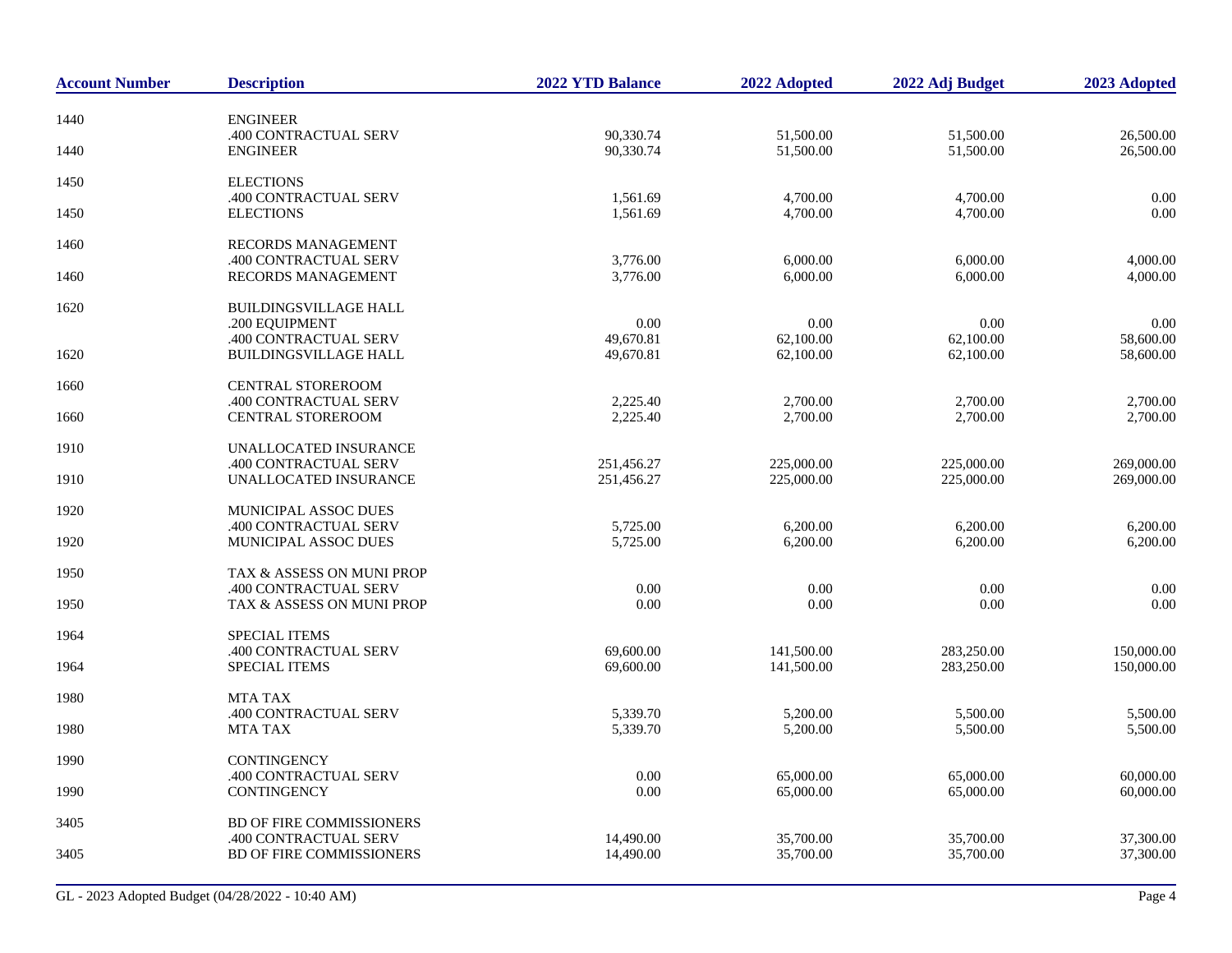| <b>Account Number</b> | <b>Description</b>                               | 2022 YTD Balance | 2022 Adopted | 2022 Adj Budget | 2023 Adopted |
|-----------------------|--------------------------------------------------|------------------|--------------|-----------------|--------------|
|                       |                                                  |                  |              |                 |              |
| 3410                  | FIRE DEPARTMENT<br>.100 PERS SERVICE             | 147,886.07       | 165,000.00   | 165,000.00      | 177,000.00   |
|                       | .200 EQUIPMENT                                   | 64,267.58        | 53,000.00    | 84,640.23       | 81,000.00    |
|                       | .400 CONTRACTUAL SERV                            | 257, 263. 16     | 246,200.00   | 286,824.50      | 264,500.00   |
| 3410                  | FIRE DEPARTMENT                                  | 469,416.81       | 464,200.00   | 536,464.73      | 522,500.00   |
| 3510                  | <b>CONTROL OF ANIMALS</b>                        |                  |              |                 |              |
|                       | .400 CONTRACTUAL SERV                            | 0.00             | 75.00        | 75.00           | 75.00        |
| 3510                  | <b>CONTROL OF ANIMALS</b>                        | 0.00             | 75.00        | 75.00           | 75.00        |
| 3620                  | SAFETY INSPECTION                                |                  |              |                 |              |
|                       | .100 PERS SERVICE                                | 83,412.75        | 100,700.00   | 100,700.00      | 113,700.00   |
|                       | .200 EQUIPMENT                                   | 0.00             | 500.00       | 500.00          | 500.00       |
|                       | .400 CONTRACTUAL SERV                            | 3,244.73         | 3,600.00     | 3,600.00        | 3,400.00     |
| 3620                  | SAFETY INSPECTION                                | 86,657.48        | 104,800.00   | 104,800.00      | 117,600.00   |
| 3640                  | <b>CIVIL DEFENSE</b>                             |                  |              |                 |              |
|                       | .400 CONTRACTUAL SERV                            | $0.00\,$         | 250.00       | 250.00          | 250.00       |
| 3640                  | <b>CIVIL DEFENSE</b>                             | 0.00             | 250.00       | 250.00          | 250.00       |
| 3989                  | <b>OTHER PUBLIC SAFETY</b>                       |                  |              |                 |              |
|                       | .100 PERS SERVICE                                | 116,116.22       | 188,600.00   | 188,600.00      | 168,000.00   |
|                       | .200 EQUIPMENT                                   | 89.99            | 200.00       | 200.00          | 200.00       |
|                       | .400 CONTRACTUAL SERV                            | 19,675.48        | 11,500.00    | 11,500.00       | 43,200.00    |
| 3989                  | OTHER PUBLIC SAFETY                              | 135,881.69       | 200,300.00   | 200,300.00      | 211,400.00   |
| 4020                  | REG OF VITAL STATISTICS                          |                  |              |                 |              |
|                       | .400 CONTRACTUAL SERV                            | $0.00\,$         | $0.00\,$     | 0.00            | 0.00         |
| 4020                  | REG OF VITAL STATISTICS                          | 0.00             | 0.00         | $0.00\,$        | 0.00         |
| 5010                  | <b>STREET ADMIN</b>                              |                  |              |                 |              |
|                       | .100 PERS SERVICE                                | 123,876.16       | 80,800.00    | 80,800.00       | 46,800.00    |
|                       | .400 CONTRACTUAL SERV                            | 2,178.70         | 3,100.00     | 3,100.00        | 43,100.00    |
| 5010                  | <b>STREET ADMIN</b>                              | 126,054.86       | 83,900.00    | 83,900.00       | 89,900.00    |
| 5110                  | STREET MAINTENANCE                               |                  |              |                 |              |
|                       | .100 PERS SERVICE                                | 409,489.35       | 489,050.00   | 489,050.00      | 466,880.00   |
|                       | .200 EQUIPMENT                                   | 3,249.47         | 15,000.00    | 15,000.00       | 10,000.00    |
|                       | .400 CONTRACTUAL SERV                            | 240,264.95       | 152,900.00   | 157,060.00      | 168,500.00   |
| 5110                  | STREET MAINTENANCE                               | 653,003.77       | 656,950.00   | 661,110.00      | 645,380.00   |
| 5142                  | SNOW REMOVAL                                     |                  |              |                 |              |
|                       | .100 PERS SERVICE                                | 21,540.49        | 15,000.00    | 15,000.00       | 20,000.00    |
|                       | .400 CONTRACTUAL SERV                            | 29,312.76        | 53,500.00    | 53,500.00       | 53,500.00    |
| 5142                  | <b>SNOW REMOVAL</b>                              | 50,853.25        | 68,500.00    | 68,500.00       | 73,500.00    |
| 5182                  | STREET LIGHTING                                  |                  |              |                 |              |
|                       | .400 CONTRACTUAL SERV                            | 58,004.19        | 51,400.00    | 51,400.00       | 55,400.00    |
| 5182                  | <b>STREET LIGHTING</b>                           | 58,004.19        | 51,400.00    | 51,400.00       | 55,400.00    |
|                       | GL - 2023 Adopted Budget (04/28/2022 - 10:40 AM) |                  |              |                 | Page 5       |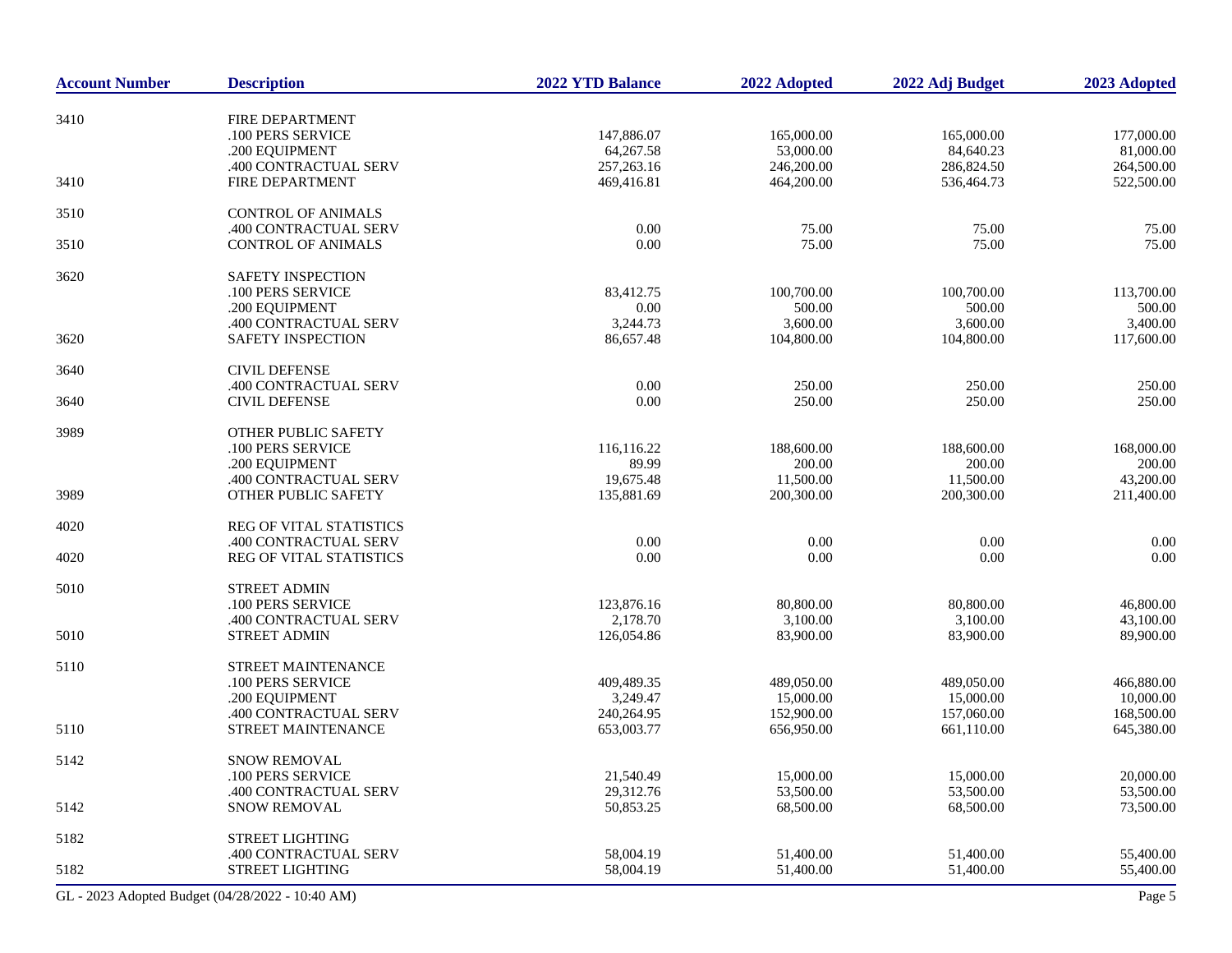| <b>Account Number</b> | <b>Description</b>                                           | <b>2022 YTD Balance</b>               | 2022 Adopted                       | 2022 Adj Budget                    | 2023 Adopted                       |
|-----------------------|--------------------------------------------------------------|---------------------------------------|------------------------------------|------------------------------------|------------------------------------|
|                       |                                                              |                                       |                                    |                                    |                                    |
| 5650                  | OFF-STREET PARKING<br>.400 CONTRACTUAL SERV                  | 2,507.80                              | 9,500.00                           | 9,500.00                           | 9,500.00                           |
| 5650                  | <b>OFF-STREET PARKING</b>                                    | 2,507.80                              | 9,500.00                           | 9,500.00                           | 9,500.00                           |
| 6410                  | <b>PUBLIC RELATIONS</b><br>.400 CONTRACTUAL SERV             | 26,286.50                             | 33,300.00                          | 33,300.00                          | 33,300.00                          |
| 6410                  | PUBLIC RELATIONS                                             | 26,286.50                             | 33,300.00                          | 33,300.00                          | 33,300.00                          |
| 6772                  | PROGRAMS FOR AGED<br>.400 CONTRACTUAL SERV                   | 5,000.00                              | 5,000.00                           | 5,000.00                           | 5,000.00                           |
| 6772                  | PROGRAMS FOR AGED                                            | 5,000.00                              | 5,000.00                           | 5,000.00                           | 5,000.00                           |
| 7010                  | <b>COUNCIL ON THE ARTS</b><br>.400 CONTRACTUAL SERV          | 3,211.38                              | 6,500.00                           | 12,500.00                          | 6,500.00                           |
| 7010                  | COUNCIL ON THE ARTS                                          | 3,211.38                              | 6,500.00                           | 12,500.00                          | 6,500.00                           |
| 7140                  | <b>PLAYGROUNDS &amp; REC</b><br>.100 PERS SERVICE            | 837.43                                | 3,000.00                           | 3,000.00                           | 3,000.00                           |
| 7140                  | .200 EQUIPMENT<br>.400 CONTRACTUAL SERV<br>PLAYGROUNDS & REC | 148,955.57<br>80,461.96<br>230,254.96 | 500.00<br>115,000.00<br>118,500.00 | 500.00<br>115,000.00<br>118,500.00 | 500.00<br>115,000.00<br>118,500.00 |
|                       | YOUTH AGENCY                                                 |                                       |                                    |                                    |                                    |
| 7310<br>7310          | .400 CONTRACTUAL SERV<br>YOUTH AGENCY                        | 3,000.00<br>3,000.00                  | 3,000.00<br>3,000.00               | 3,000.00<br>3,000.00               | 3,000.00<br>3,000.00               |
| 7510                  | <b>HISTORIAN</b>                                             |                                       |                                    |                                    |                                    |
| 7510                  | .400 CONTRACTUAL SERV<br><b>HISTORIAN</b>                    | 0.00<br>0.00                          | 0.00<br>0.00                       | 0.00<br>0.00                       | 0.00<br>0.00                       |
| 7550                  | <b>CELEBRATIONS</b><br>.100 PERS SERVICE                     | 6,355.15                              | 8,500.00                           | 8,500.00                           | 8,500.00                           |
| 7550                  | .400 CONTRACTUAL SERV<br><b>CELEBRATIONS</b>                 | 37,232.84<br>43,587.99                | 36,700.00<br>45,200.00             | 36,700.00<br>45,200.00             | 24,200.00<br>32,700.00             |
| 8010                  | <b>ZONING</b>                                                |                                       |                                    |                                    |                                    |
| 8010                  | .400 CONTRACTUAL SERV<br>ZONING                              | 2,076.98<br>2,076.98                  | 2,350.00<br>2,350.00               | 2,350.00<br>2,350.00               | 2,350.00<br>2,350.00               |
| 8020                  | <b>PLANNING</b>                                              |                                       |                                    |                                    |                                    |
| 8020                  | .400 CONTRACTUAL SERV<br><b>PLANNING</b>                     | 2,023.30<br>2,023.30                  | 4,550.00<br>4,550.00               | 4.550.00<br>4,550.00               | 3,550.00<br>3,550.00               |
| 8160                  | <b>REFUSE &amp; COLLECTION</b>                               |                                       |                                    |                                    |                                    |
| 8160                  | .400 CONTRACTUAL SERV<br><b>REFUSE &amp; COLLECTION</b>      | 12,651.18<br>12,651.18                | 22,000.00<br>22,000.00             | 22,000.00<br>22,000.00             | 17,000.00<br>17,000.00             |
| 8170                  | <b>STREET CLEANING</b>                                       |                                       |                                    |                                    |                                    |

GL - 2023 Adopted Budget (04/28/2022 - 10:40 AM) Page 6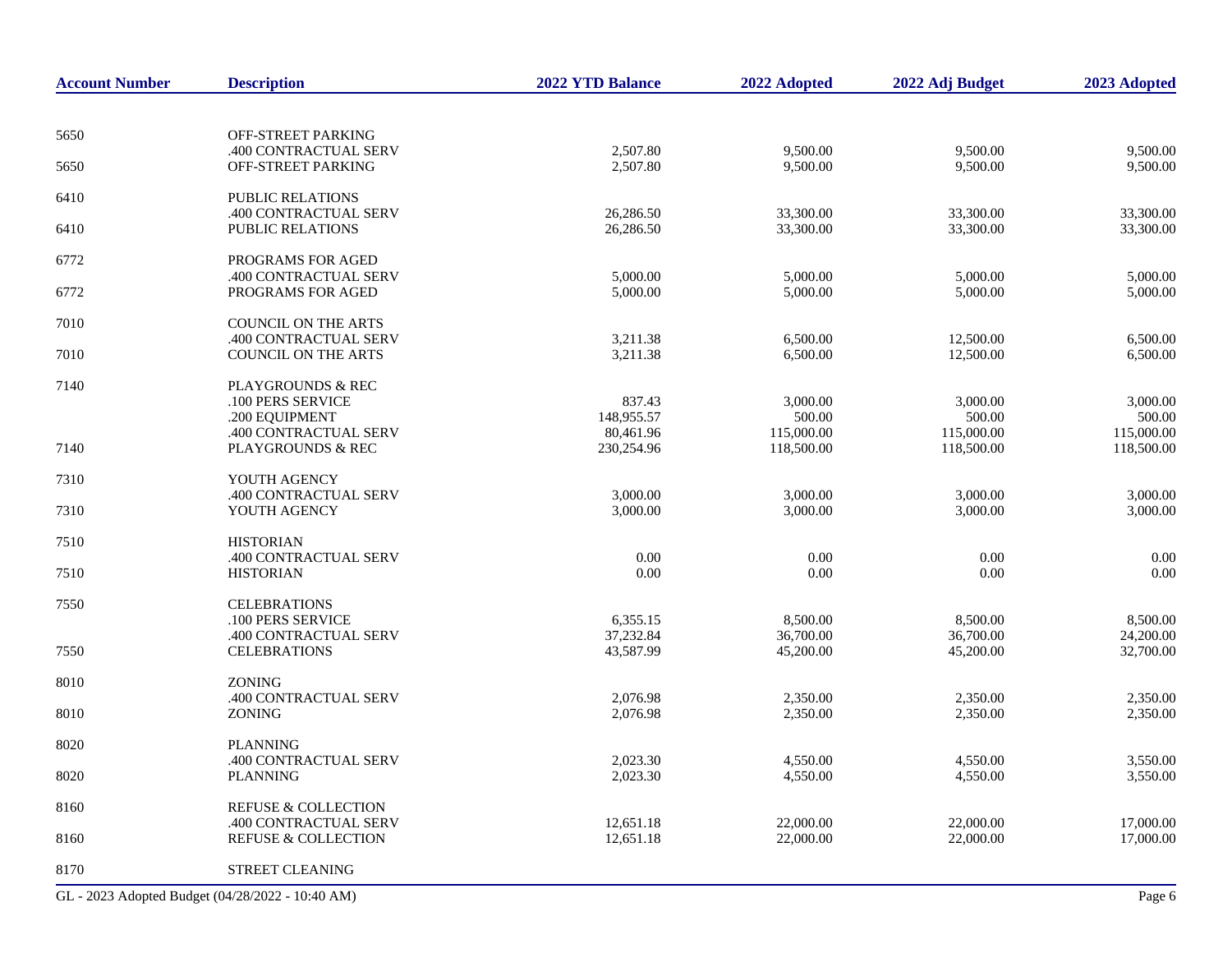| <b>Account Number</b> | <b>Description</b>                               | <b>2022 YTD Balance</b>   | 2022 Adopted              | 2022 Adj Budget           | 2023 Adopted              |
|-----------------------|--------------------------------------------------|---------------------------|---------------------------|---------------------------|---------------------------|
|                       | .100 PERS SERVICE                                | 73,683.32                 | 87,900.00                 | 87,900.00                 | 91,200.00                 |
|                       | .400 CONTRACTUAL SERV                            | 9,575.51                  | 17,750.00                 | 17,750.00                 | 17,750.00                 |
| 8170                  | STREET CLEANING                                  | 83,258.83                 | 105,650.00                | 105,650.00                | 108,950.00                |
| 9010                  | <b>STATE RETIREMENT</b>                          |                           |                           |                           |                           |
|                       | .800 EMPLOYEE BENEFITS                           | 222,036.81                | 232,600.00                | 214,600.00                | 232,400.00                |
| 9010                  | STATE RETIREMENT                                 | 222,036.81                | 232,600.00                | 214,600.00                | 232,400.00                |
| 9025                  | FD SERVICE AWARD                                 |                           |                           |                           |                           |
|                       | .800 EMPLOYEE BENEFITS                           | 244,459.37                | 149,500.00                | 149,300.00                | 208,500.00                |
| 9025                  | FD SERVICE AWARD                                 | 244,459.37                | 149,500.00                | 149,300.00                | 208,500.00                |
| 9030                  | <b>SSMEDICARE</b>                                |                           |                           |                           |                           |
|                       | .800 EMPLOYEE BENEFITS                           | 114,485.06                | 134,200.00                | 135,250.00                | 131,200.00                |
| 9030                  | <b>SSMEDICARE</b>                                | 114,485.06                | 134,200.00                | 135,250.00                | 131,200.00                |
| 9040                  | <b>WORKER'S COMP</b>                             |                           |                           |                           |                           |
|                       | .800 EMPLOYEE BENEFITS                           | 93,302.14                 | 136,400.00                | 136,400.00                | 100,400.00                |
| 9040                  | <b>WORKER'S COMP</b>                             | 93,302.14                 | 136,400.00                | 136,400.00                | 100,400.00                |
| 9050                  | <b>UNEMPLOYMENT INS</b>                          |                           |                           |                           |                           |
|                       | .800 EMPLOYEE BENEFITS                           | 0.00                      | 2,000.00                  | 5,500.00                  | 2,000.00                  |
| 9050                  | <b>UNEMPLOYMENT INS</b>                          | 0.00                      | 2,000.00                  | 5,500.00                  | 2,000.00                  |
| 9055                  | <b>DISABILITY BENEFITS</b>                       |                           |                           |                           |                           |
|                       | .800 EMPLOYEE BENEFITS                           | $-1,408.71$               | 2,000.00                  | 2,000.00                  | 2,000.00                  |
| 9055                  | <b>DISABILITY BENEFITS</b>                       | $-1,408.71$               | 2,000.00                  | 2,000.00                  | 2,000.00                  |
| 9060                  | <b>HOSPITAL &amp; MEDICAL INS</b>                |                           |                           |                           |                           |
|                       | .800 EMPLOYEE BENEFITS                           | 728,378.55                | 823,922.00                | 798,100.00                | 716,400.00                |
| 9060                  | HOSPITAL & MEDICAL INS                           | 728,378.55                | 823,922.00                | 798,100.00                | 716,400.00                |
| 9061                  | DENT & OPT INSURANCE                             |                           |                           |                           |                           |
|                       | .800 EMPLOYEE BENEFITS                           | 26,667.11                 | 43,900.00                 | 43,900.00                 | 49,500.00                 |
| 9061                  | DENT & OPT INSURANCE                             | 26,667.11                 | 43,900.00                 | 43,900.00                 | 49,500.00                 |
| 9710                  | <b>DEBT SERVICE</b>                              |                           |                           |                           |                           |
|                       | .600 BOND DEBT PRINC                             | 1,015,000.00              | 1,015,000.00              | 1,015,000.00              | 1,075,000.00              |
|                       | .607 CAP LEASE PRINC                             | 181,841.83                | 195,070.00                | 195,070.00                | 193,900.00                |
|                       | .700 BOND DEBT INT                               | 240,940.89                | 244,014.00                | 244,014.00                | 219,030.00                |
| 9710                  | .707 CAP LEASE INT<br><b>DEBT SERVICE</b>        | 34,375.98<br>1,472,158.70 | 27,804.00<br>1,481,888.00 | 27,804.00<br>1,481,888.00 | 29,000.00<br>1,516,930.00 |
|                       |                                                  |                           |                           |                           |                           |
| 9730                  | <b>BOND ANTICIPATION NOTES</b>                   |                           |                           |                           |                           |
|                       | .600 BOND DEBT PRINC                             | 0.00                      | 0.00                      | 0.00                      | 0.00                      |
|                       | .700 BOND DEBT INT                               | 0.00                      | 0.00                      | 0.00                      | 0.00                      |
| 9730                  | <b>BOND ANTICIPATION NOTES</b>                   | 0.00                      | 0.00                      | 0.00                      | 0.00                      |
| 9950                  | XFR CAPITAL RESERVE                              |                           |                           |                           |                           |
|                       | GL - 2023 Adopted Budget (04/28/2022 - 10:40 AM) |                           |                           |                           | Page 7                    |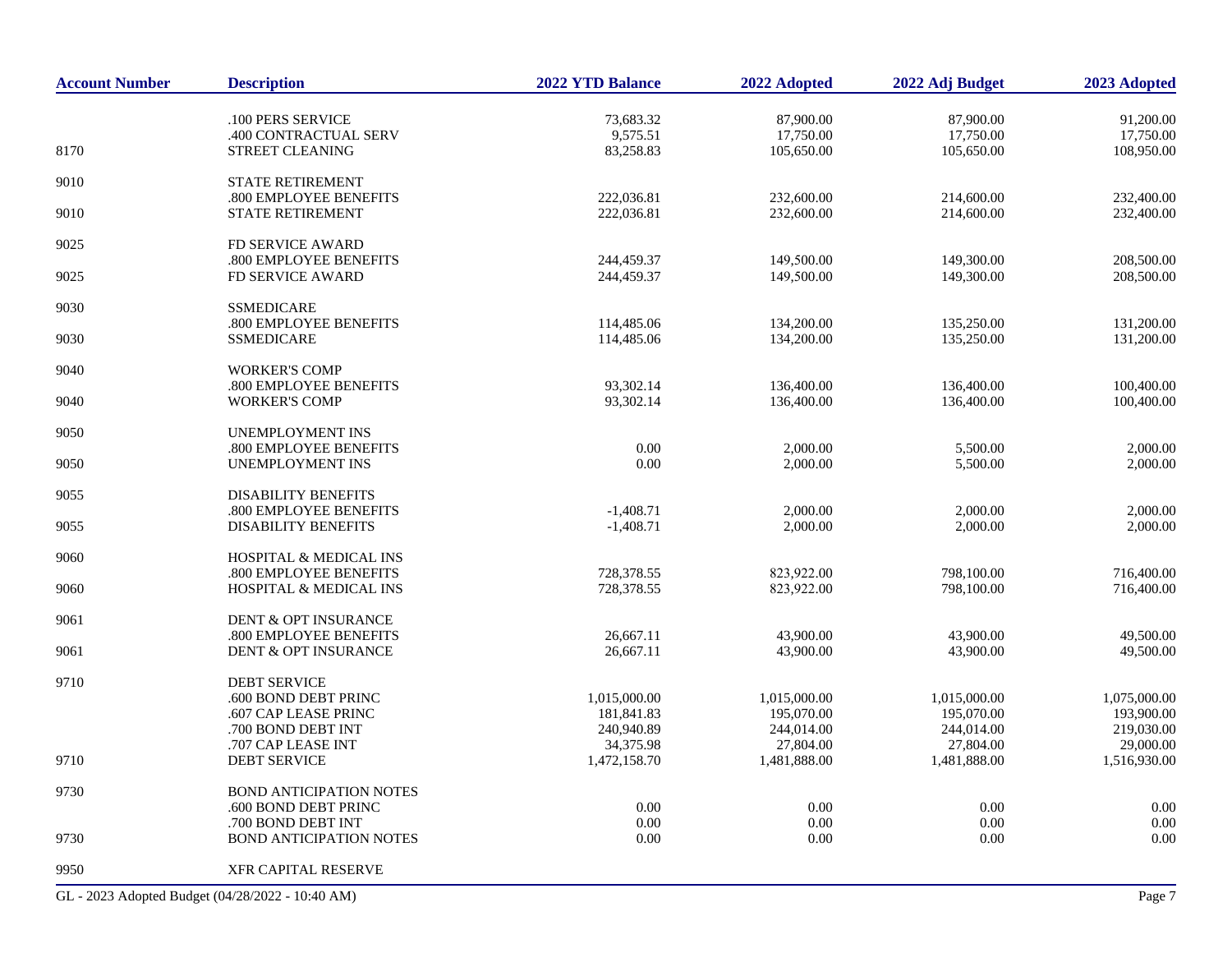| <b>Account Number</b> | <b>Description</b>                                 | <b>2022 YTD Balance</b> | 2022 Adopted  | 2022 Adj Budget     | 2023 Adopted     |
|-----------------------|----------------------------------------------------|-------------------------|---------------|---------------------|------------------|
| 9950                  | .900 INTERFUND XFERS<br><b>XFR CAPITAL RESERVE</b> | 0.00<br>0.00            | 0.00<br>0.00  | 0.00<br>0.00<br>___ | 0.00<br>$0.00\,$ |
|                       | <b>Expense</b>                                     | 6,034,011.53            | 6.382,859.00  | 6,571,066.73        | 6,431,375.00     |
| ${\bf A00}$           | <b>GENERAL FUND</b>                                | 95,900.02               | $-159,029,00$ | $-347,236,73$       | $-85,000.00$     |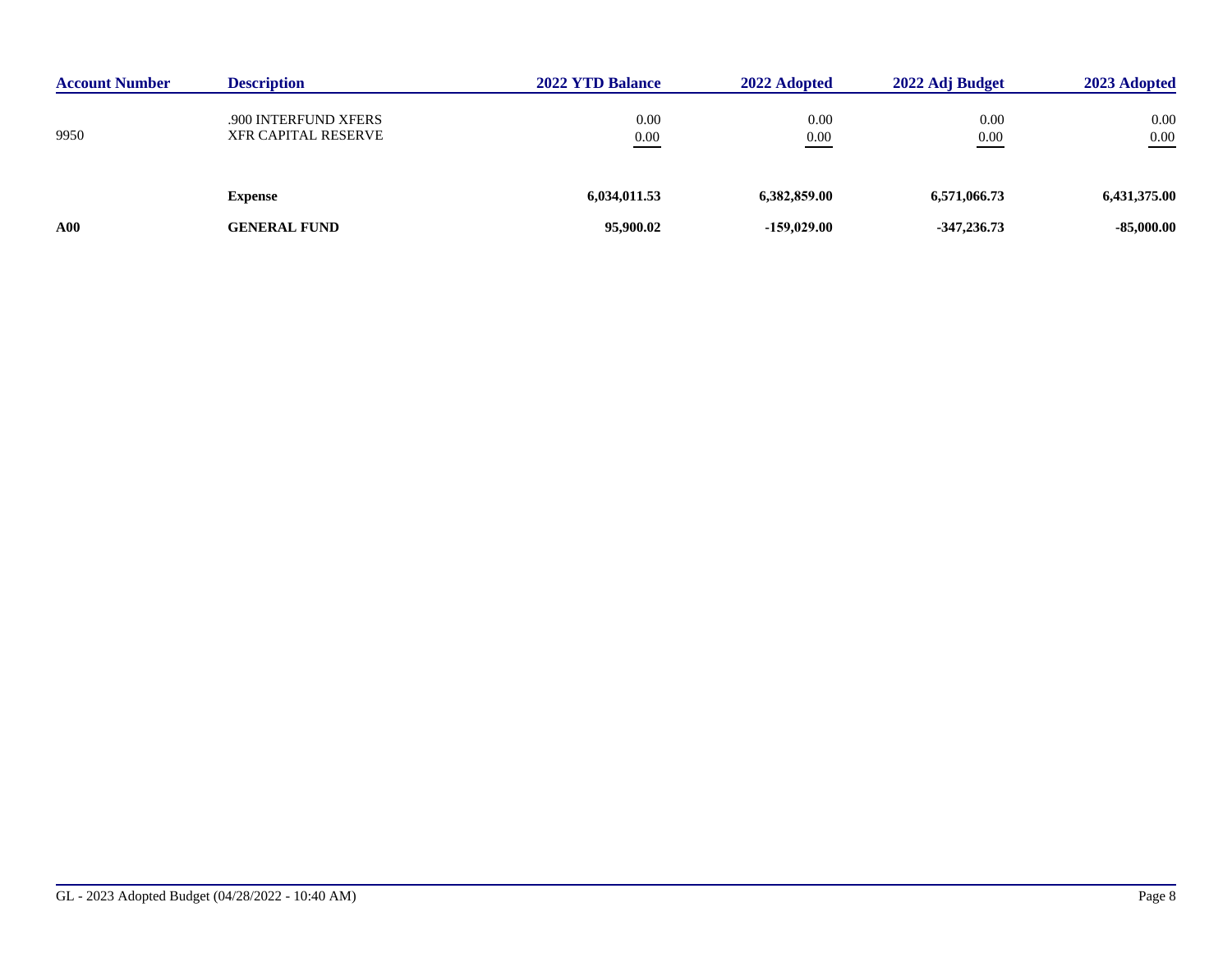# General Ledger 2023 Adopted Budget

User: Treasurer Printed: 4/28/2022 10:40:30 AM Period 01 - 12 Fiscal Year 2023



| <b>Account Number</b> | <b>Description</b>              | <b>2022 YTD Balance</b> | 2022 Adopted    | 2022 Adj Budget | 2023 Adopted    |
|-----------------------|---------------------------------|-------------------------|-----------------|-----------------|-----------------|
| <b>F00</b>            | <b>WATER FUND</b>               |                         |                 |                 |                 |
| 0210                  | <b>HOME &amp; COMM SERV</b>     |                         |                 |                 |                 |
|                       | <b>METERED SALES</b>            | $-1,458,233.61$         | $-1,514,180.00$ | $-1,514,180.00$ | $-1,575,000.00$ |
|                       | <b>SERVICE CHARGES</b>          | $-32,750.00$            | $-30,000.00$    | $-30,000.00$    | $-30,000.00$    |
|                       | <b>INTEREST &amp; PENALTIES</b> | $-22,945.62$            | $-19,000.00$    | $-19,000.00$    | $-19,000.00$    |
| 0210                  | <b>HOME &amp; COMM SERV</b>     | 1,513,929.23            | 1,563,180.00    | 1,563,180.00    | 1,624,000.00    |
| 0240                  | <b>USE OF MONEY &amp; PROP</b>  |                         |                 |                 |                 |
|                       | <b>INT &amp; EARNINGS</b>       | $-1,341.18$             | $-4,000.00$     | $-4,000.00$     | $-2,000.00$     |
| 0240                  | <b>USE OF MONEY &amp; PROP</b>  | 1,341.18                | 4,000.00        | 4,000.00        | 2,000.00        |
| 0255                  | <b>PERMITS</b>                  |                         |                 |                 |                 |
|                       | <b>PERMITS</b>                  | $-7,200.00$             | $-1,000.00$     | $-1,000.00$     | $-1,000.00$     |
| 0255                  | <b>PERMITS</b>                  | 7,200.00                | 1,000.00        | 1,000.00        | 1,000.00        |
| 0265                  | <b>SALE OF PROPCOMP LOSS</b>    |                         |                 |                 |                 |
|                       | <b>SALE OF PROPERTY</b>         | $0.00\,$                | 0.00            | 0.00            | 0.00            |
| 0265                  | SALE OF PROPCOMP LOSS           | 0.00                    | 0.00            | $0.00\,$        | 0.00            |
| 0270                  | <b>MISCELLANEOUS</b>            |                         |                 |                 |                 |
|                       | REFUND PRIOR YR EXP             | 0.00                    | 0.00            | 0.00            | 0.00            |
| 0270                  | <b>MISCELLANEOUS</b>            | 0.00                    | 0.00            | 0.00            | 0.00            |
| 0300                  | <b>GENERAL GOVERNMENT</b>       |                         |                 |                 |                 |
|                       | STATE AID OTHER PUBL SAFE       | $-9,216.32$             | 0.00            | 0.00            | 0.00            |
| 0300                  | <b>GENERAL GOVERNMENT</b>       | 9,216.32                | 0.00            | 0.00            | 0.00            |
| 0500                  | <b>INTERFUND TRANSFERS</b>      |                         |                 |                 |                 |
|                       | <b>XFR FROM RESERVES</b>        | 0.00                    | 0.00            | 0.00            | 0.00            |
| 0500                  | <b>INTERFUND TRANSFERS</b>      | $0.00\,$                | $0.00\,$        | $0.00\,$        | $0.00\,$        |
|                       |                                 |                         |                 |                 |                 |
|                       | Revenue                         | 1,531,686.73            | 1,568,180.00    | 1,568,180.00    | 1,627,000.00    |
| 1910                  | UNALLOCATED INSURANCE           |                         |                 |                 |                 |
|                       | .400 CONTRACTUAL SERV           | 45,041.32               | 42,000.00       | 42,000.00       | 49,000.00       |
| 1910                  | UNALLOCATED INSURANCE           | 45,041.32               | 42,000.00       | 42,000.00       | 49,000.00       |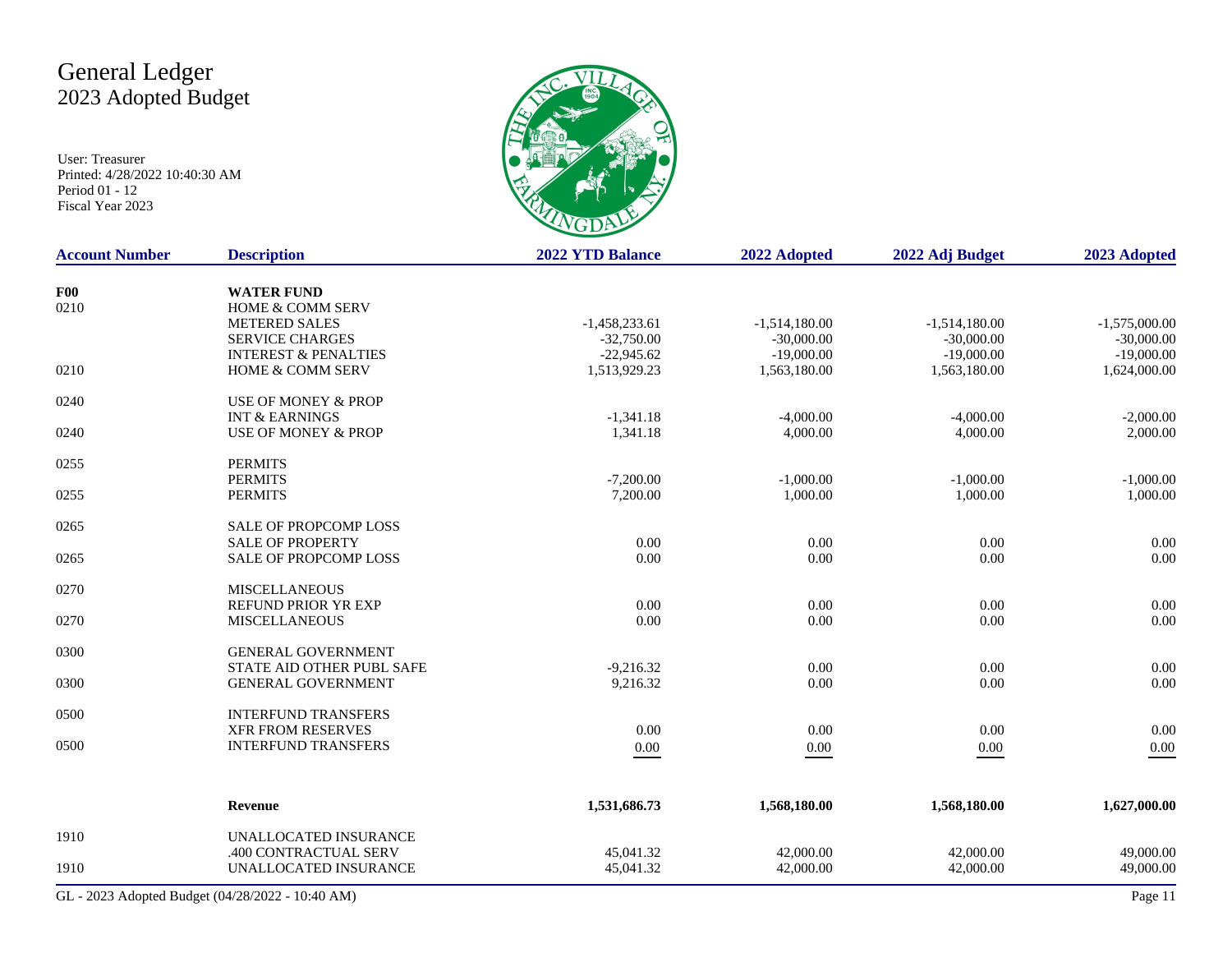| <b>Account Number</b> | <b>Description</b>                                   | 2022 YTD Balance          | 2022 Adopted             | 2022 Adj Budget          | 2023 Adopted             |
|-----------------------|------------------------------------------------------|---------------------------|--------------------------|--------------------------|--------------------------|
|                       |                                                      |                           |                          |                          |                          |
| 1920                  | MUNICIPAL ASSOC DUES                                 |                           |                          |                          |                          |
| 1920                  | .400 CONTRACTUAL SERV<br>MUNICIPAL ASSOC DUES        | 1,171.00<br>1,171.00      | 1,650.00<br>1,650.00     | 1,650.00<br>1,650.00     | 1,650.00<br>1,650.00     |
| 1980                  | <b>MTA TAX</b>                                       |                           |                          |                          |                          |
| 1980                  | .400 CONTRACTUAL SERV<br><b>MTA TAX</b>              | 1,334.91<br>1,334.91      | 1,500.00<br>1,500.00     | 1,500.00<br>1,500.00     | 1,500.00<br>1,500.00     |
| 1990                  | <b>CONTINGENCY</b>                                   |                           |                          |                          |                          |
| 1990                  | .400 CONTRACTUAL SERV<br><b>CONTINGENCY</b>          | 0.00<br>0.00              | 25,000.00<br>25,000.00   | 25,000.00<br>25,000.00   | 25,000.00<br>25,000.00   |
| 8310                  | WATER ADMINISTRATION<br>.100 PERS SERVICE            | 130,141.60                | 162,600.00               | 162,600.00               | 129,800.00               |
| 8310                  | .400 CONTRACTUAL SERV<br>WATER ADMINISTRATION        | 26,057.96<br>156,199.56   | 33,000.00<br>195,600.00  | 33,000.00<br>195,600.00  | 34,000.00<br>163,800.00  |
| 8320                  | <b>WATER SUPPLY</b>                                  |                           |                          |                          |                          |
| 8320                  | .400 CONTRACTUAL SERV<br><b>WATER SUPPLY</b>         | 127,199.88<br>127,199.88  | 133,000.00<br>133,000.00 | 133,000.00<br>133,000.00 | 138,000.00<br>138,000.00 |
| 8330                  | <b>WATER PURIFICATION</b>                            |                           |                          |                          |                          |
| 8330                  | .400 CONTRACTUAL SERV<br><b>WATER PURIFICATION</b>   | 164,950.41<br>164,950.41  | 176,000.00<br>176,000.00 | 182,925.55<br>182,925.55 | 183,000.00<br>183,000.00 |
| 8340                  | WATER TRANSMISSION<br>.100 PERS SERVICE              | 203,531.66                | 226,400.00               | 226,400.00               | 284,900.00               |
| 8340                  | .400 CONTRACTUAL SERV<br><b>WATER TRANSMISSION</b>   | 36, 367. 33<br>239,898.99 | 114,800.00<br>341,200.00 | 114,800.00<br>341,200.00 | 116,800.00<br>401,700.00 |
| 9010                  | <b>STATE RETIREMENT</b>                              |                           |                          |                          |                          |
| 9010                  | .800 EMPLOYEE BENEFITS<br>STATE RETIREMENT           | 65,762.19<br>65,762.19    | 53,475.00<br>53,475.00   | 55,875.00<br>55,875.00   | 61,500.00<br>61,500.00   |
| 9030                  | <b>SSMEDICARE</b><br>.800 EMPLOYEE BENEFITS          | 25,665.48                 |                          |                          | 32,600.00                |
| 9030                  | <b>SSMEDICARE</b>                                    | 25,665.48                 | 29,500.00<br>29,500.00   | 29,500.00<br>29,500.00   | 32,600.00                |
| 9040                  | <b>WORKER'S COMP</b>                                 | 11,900.50                 |                          |                          |                          |
| 9040                  | .800 EMPLOYEE BENEFITS<br><b>WORKER'S COMP</b>       | 11,900.50                 | 17,400.00<br>17,400.00   | 17,400.00<br>17,400.00   | 14,120.00<br>14,120.00   |
| 9050                  | <b>UNEMPLOYMENT INS</b><br>.800 EMPLOYEE BENEFITS    | 0.00                      | $0.00\,$                 | 0.00                     | 0.00                     |
| 9050                  | <b>UNEMPLOYMENT INS</b>                              | 0.00                      | 0.00                     | 0.00                     | 0.00                     |
| 9055                  | <b>DISABILITY BENEFITS</b><br>.800 EMPLOYEE BENEFITS | 0.00                      | 500.00                   | 500.00                   | 500.00                   |
| 9055                  | <b>DISABILITY BENEFITS</b>                           | 0.00                      | 500.00                   | 500.00                   | 500.00                   |

GL - 2023 Adopted Budget (04/28/2022 - 10:40 AM) Page 12